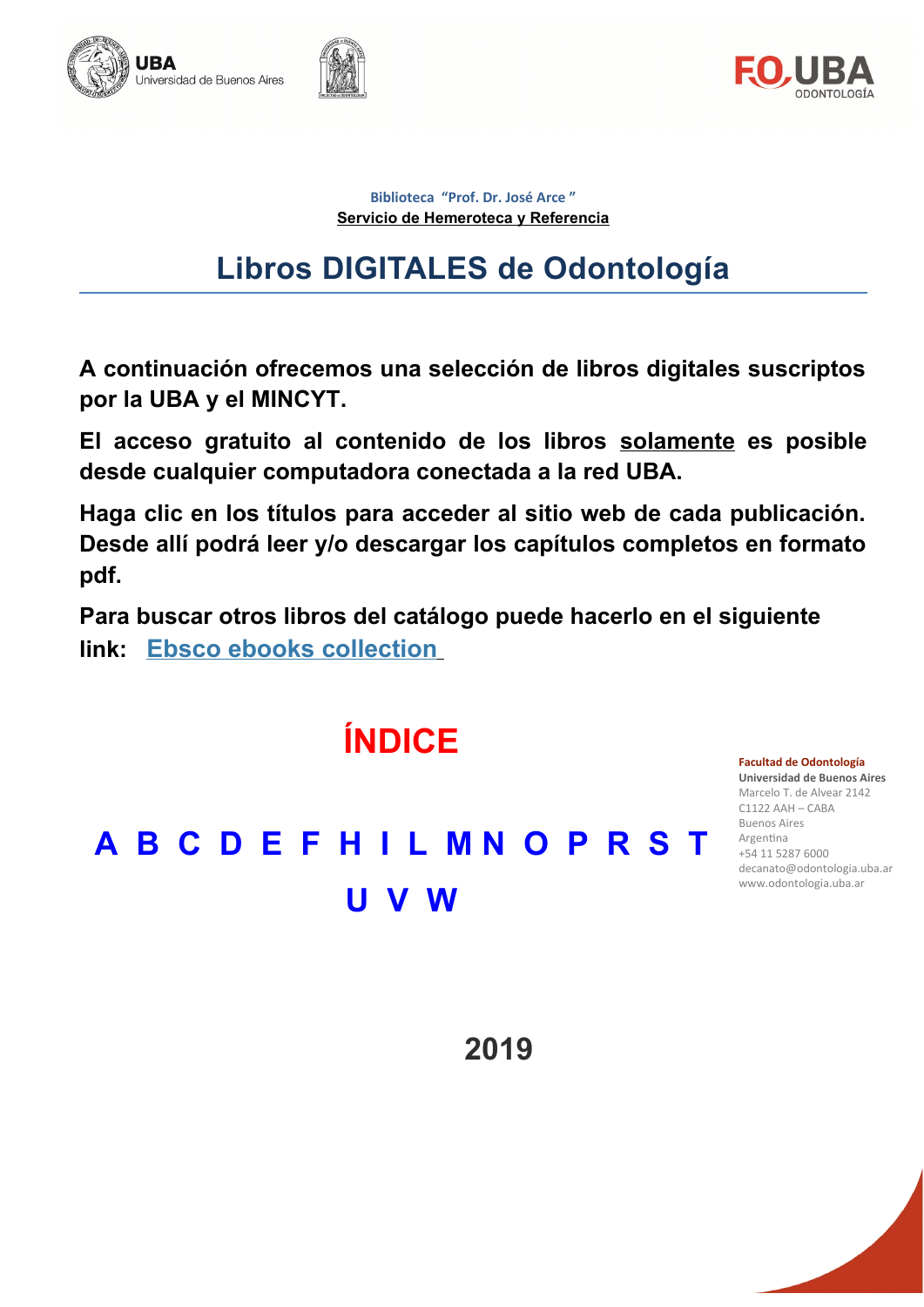





<span id="page-1-1"></span>**A**

# **Advanced Ceramics for Dentistry**

James Zhijian Shen and Tomaž Kosmač. ELSEVIER, 2014

# **Atlas de Anatomía Clínica y Quirúrgica de los Tejidos Superficiales de**

 **[la Cabeza y el Cuello](http://search.ebscohost.com/login.aspx?direct=true&db=nlebk&AN=808886&lang=es&site=ehost-live)** (Límite de descarga: 60 páginas)

Gaudy, Jean-François and Vacher, Christian. ELSEVIER-MASSON, 2012

# **Atlas de Colgajos Locales en la Reconstrucción de Cabeza y Cuello**

Editor: Miguel Burgueño García and Elena Gómez García. ELSEVIER, 2007

# **Atlas of Operative Oral and Maxillofacial Surgery**

Editores: Christopher J. Haggerty, Robert M. Laughlin. WILEY, 2015

# **Atlas Of Temporomandibular Joint Surgery (Second Edition)** Editores: Peter D. Quinn, Eric J. Granquist. WILEY, 2015

<span id="page-1-0"></span>**B**

# **Bioceramic Coatings for Medical Implants**

Robert B. Heimann, Hans D. Lehmann. WILEY, 2015

# **[Biomaterials](http://link.springer.com/book/10.1007%2F978-0-387-37880-0)**

Joon B. Park, Roderic S. Lakes. SPRINGER, 2007

# **Bone Substitute Biomaterials: A Volume in Woodhead Publishing Series in Biomaterials**

Editor:K. Mallick . ELSEVIER, 2014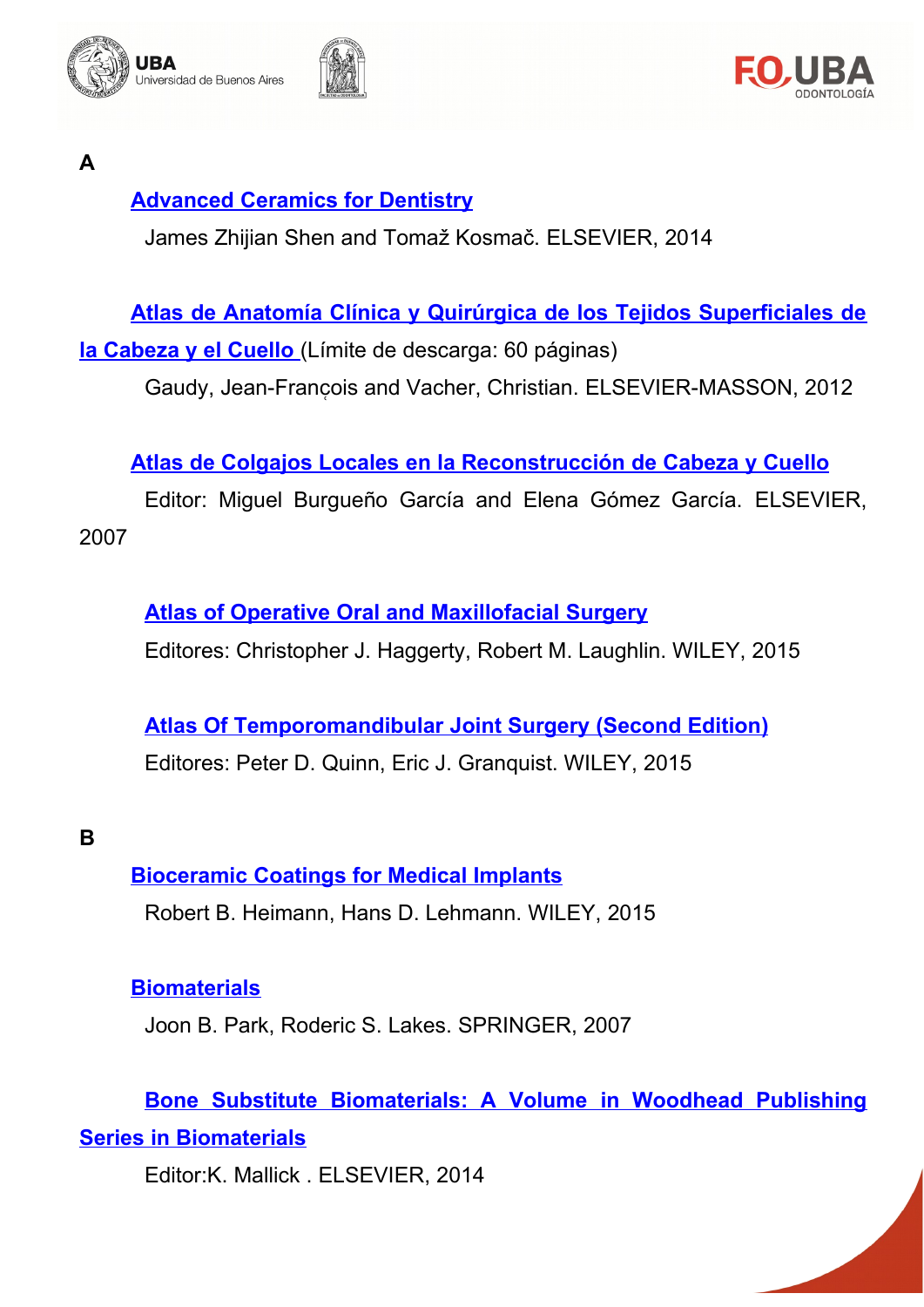



**[Búsquedas Bibliográficas en Bases de Datos: Primeros Pasos en](http://search.ebscohost.com/login.aspx?direct=true&db=nlebk&lang=es&site=ehost-live&scope=site&AN=973334)  [Investigación en Ciencias de la Salud](http://search.ebscohost.com/login.aspx?direct=true&db=nlebk&lang=es&site=ehost-live&scope=site&AN=973334)** (Límite de descarga: 60 páginas) Faus, Francisco and Santainés, Elena. ELSEVIER, 2014

<span id="page-2-0"></span>**C**

**Cirugía Bucal** (Límite de descarga: 60 páginas) Manuel Donado Rodrígues. ELSEVIER-MASSON, 2014

 **[Cirugía Oral y Maxilofacial](http://search.ebscohost.com/login.aspx?direct=true&db=nlebk&lang=es&site=ehost-live&scope=site&AN=974485)** (Límite de descarga: 60 páginas) James R Hupp. ELSEVIER, 2014

# **Cleft Lip and Palate**

Editor: Samuel Berkowitz. SPRINGER, 2008

**[Clinical Facial Analysis: Elements Principles Techniques](https://link.springer.com/book/10.1007/b138742)**

Fabio Meneghini M.D. SPRINGER, 2005

**[Clinical Maxillary Sinus Elevation Surgery](http://onlinelibrary.wiley.com/book/10.1002/9781118871331)** Editor: Daniel W.K. Kao. WILEY, 2014

**Clinical Review of Oral and Maxillofacial Surgery (Second Edition): A** 

**[Case-Based Approach](http://www.sciencedirect.com/science/book/9780323171267)**

Shahrokh C. Bagheri. ELSEVIER, 2014

**[Color Atlas of Dental Implant Surgery \(Fourth Edition\)](http://www.sciencedirect.com/science/book/9781455759682)** Michael S. Block. ELSEVIER, 2015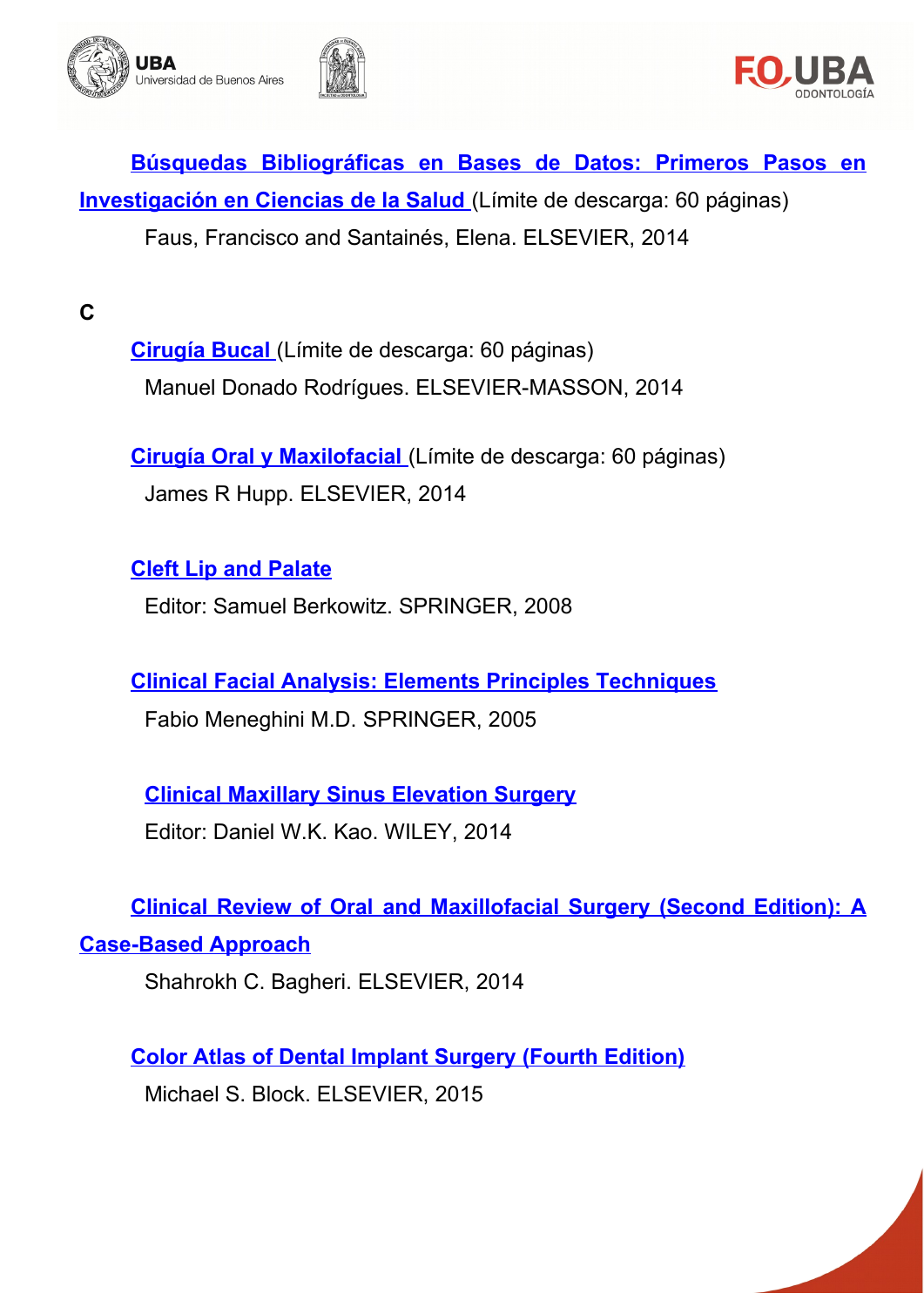



**Compendio de Robbins y Cotran. Patología Estructural y Funcional** (Límite de descarga: 60 páginas) Richard Mitchell. ELSEVIER, 2012

**[Computer-Guided Applications for Dental Implants, Bone Grafting, and](http://www.sciencedirect.com/science/book/9780323278034) [Reconstructive Surgery \(Adapted Translation\)](http://www.sciencedirect.com/science/book/9780323278034)**

Marco Rinaldi, Scott D Ganz and Angelo Mottola. ELSEVIER, 2015

#### <span id="page-3-0"></span>**D**

**[Dental Hard Tissues and Bonding: Interfacial Phenomena and Related](http://link.springer.com/book/10.1007%2F3-540-28559-8) [Properties](http://link.springer.com/book/10.1007%2F3-540-28559-8)**

George Eliades, David Watts, Theodore Eliades, Dr.Med. SPRINGER, 2005

#### **[Dental Implant Prosthetics \(Second Edition\)](http://www.sciencedirect.com/science/book/9780323078450)**

Carl E. Misch. ELSEVIER, 2015

# **[Dental Pathology: A Practical Introduction](http://link.springer.com/book/10.1007%2F978-3-540-71691-4)**

Pieter J. Slootweg MD. SPRINGER, 2007

**Dental Perspectives on Human Evolution: State of the Art Research in [Dental Paleoanthropology](http://link.springer.com/book/10.1007%2F978-1-4020-5845-5)**

Shara E. Bailey, Jean-Jacques Hublin. SPRINGER, 2007

**[Dental Secrets \(Fourth Edition\)](http://www.sciencedirect.com/science/book/9780323262781)** Stephen T. Sonis. ELSEVIER, 2015

**[Dentine Hypersensitivity: Developing a Person-Centred Approach to](http://www.sciencedirect.com/science/book/9780128016312)**

# **[Oral Health](http://www.sciencedirect.com/science/book/9780128016312)**

Peter Glenn Robinson. ELSEVIER, 2015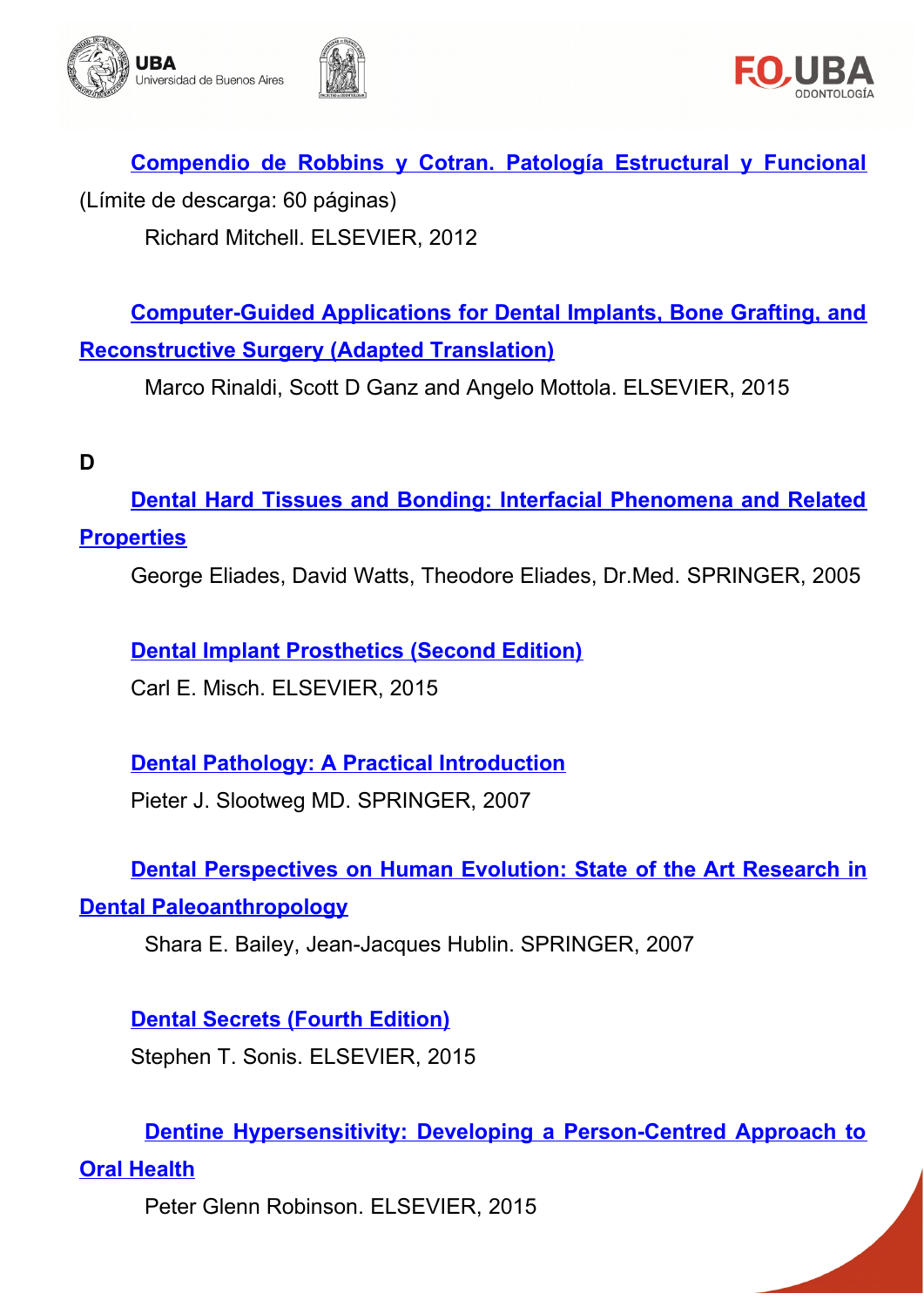



**[Diccionario Mosby Pocket de Medicina, Enfermería y Ciencias de la](http://search.ebscohost.com/login.aspx?direct=true&db=nlebk&lang=es&site=ehost-live&scope=site&AN=973168)  [Salud](http://search.ebscohost.com/login.aspx?direct=true&db=nlebk&lang=es&site=ehost-live&scope=site&AN=973168)** (Límite de descarga: 60 páginas) ELSEVIER, 2010

<span id="page-4-1"></span>**E**

 **[Embriología Humana y Biología del Desarrollo](http://search.ebscohost.com/login.aspx?direct=true&db=nlebk&lang=es&site=ehost-live&scope=site&AN=973267)** (Límite de descarga: 60 páginas)

Bruce M. Carlson. ELSEVIER, 2014

**Endodoncia** (Límite de descarga: 60 páginas) Carlos Canalda Sahli. ELSEVIER-MASSON, 2014

**[Endodontics \(Fourth Edition\)](http://www.sciencedirect.com/science/book/9780702031557)**

Kishor Gulabivala and Yuan-Ling Ng. ELSEVIER, 2014

**[Esthetic Dentistry \(Third Edition\): A Clinical Approach to Techniques](http://www.sciencedirect.com/science/book/9780323091763)**

#### **[and Materials](http://www.sciencedirect.com/science/book/9780323091763)**

Kenneth W. Aschheim. ELSEVIER, 2015

**[Esthetic Soft Tissue Management of Teeth and Implants](http://onlinelibrary.wiley.com/book/10.1002/9781118702673)**

Andrè P. Saadoun. WILEY, 2013

**[Esthetics and Biomechanics in Orthodontics \(Second Edition\)](http://www.sciencedirect.com/science/book/9781455750856)** Ravindra Nanda. ELSEVIER, 2015

<span id="page-4-0"></span>**F**

 **[Farmacología Humana](http://search.ebscohost.com/login.aspx?direct=true&db=nlebk&lang=es&site=ehost-live&scope=site&AN=974488)** (Límite de descarga: 60 páginas) Jesús Flórez Beledo. ELSEVIER-MASSON, 2014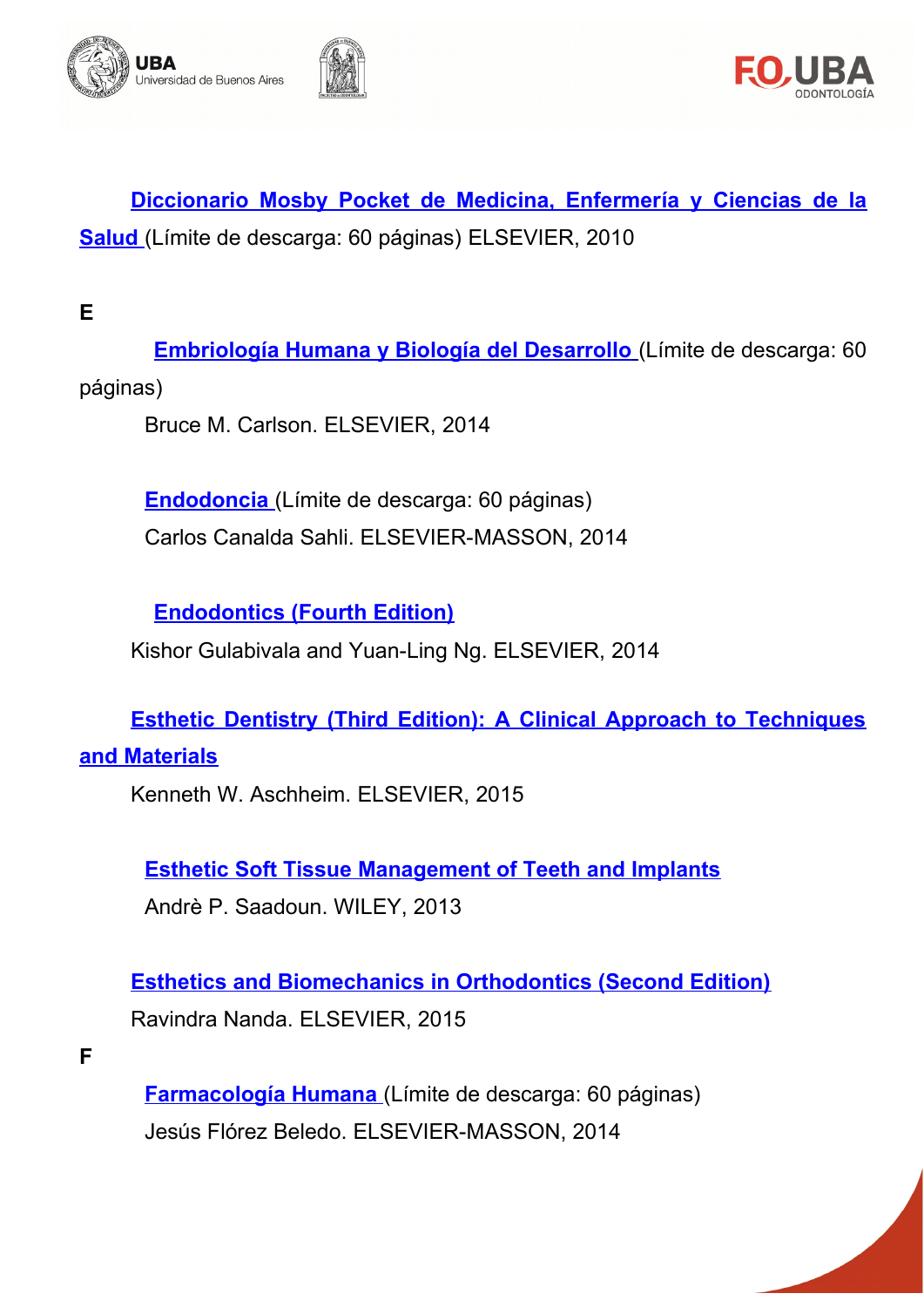



 **[Fármacos en Odontología: Guía de Prescripción](http://search.ebscohost.com/login.aspx?direct=true&db=nlebk&lang=es&site=ehost-live&scope=site&AN=855193)** (Límite de descarga:

60 páginas)

Weinberg, Mea A., Segelnick, Stuart L. and Froum, Stuart J. EL MANUAL MODERNO, 2017

**[Functional Occlusion in Restorative Dentistry and Prosthodontics](http://www.sciencedirect.com/science/book/9780723438090)** Iven Klineberg and Steven Eckert. ELSEVIER 2016

<span id="page-5-1"></span>**H**

#### **[Handbook of Pediatric Dentistry \(Fourth Edition\)](http://www.sciencedirect.com/science/book/9780723436959)**

Edited by:Angus C. Cameron and Richard P. Widmer. ELSEVIER 2016

**[Head, Neck, and Orofacial Infections: A Multidisciplinary Approach](http://www.sciencedirect.com/science/book/9780323289450)** James R. Hupp. ELSEVIER, 2016

**[Head and Neck Cancer Imaging](http://link.springer.com/book/10.1007%2F3-540-33066-6)** Robert Hermans. SPRINGER, 2006

# **[Headache and Chronic Pain Syndromes: The Case-Based Guide to](http://link.springer.com/book/10.1007%2F978-1-59745-258-8) [Targeted Assessment and Treatment](http://link.springer.com/book/10.1007%2F978-1-59745-258-8)**

Dawn A. Marcus. SPRINGER, 2007

<span id="page-5-0"></span>**I**

 **[Implantología Contemporánea](http://search.ebscohost.com/login.aspx?direct=true&db=nlebk&lang=es&site=ehost-live&scope=site&AN=973248)** (Límite de descarga: 60 páginas)

Carl E. Misch. ELSEVIER, 2009

**[Introducción a la investigación en Ciencias de la Salud](http://search.ebscohost.com/login.aspx?direct=true&db=nlebk&lang=es&site=ehost-live&scope=site&AN=973268)** (Límite de

descarga: 60 páginas)

Stephen Polgar. ELSEVIER, 2014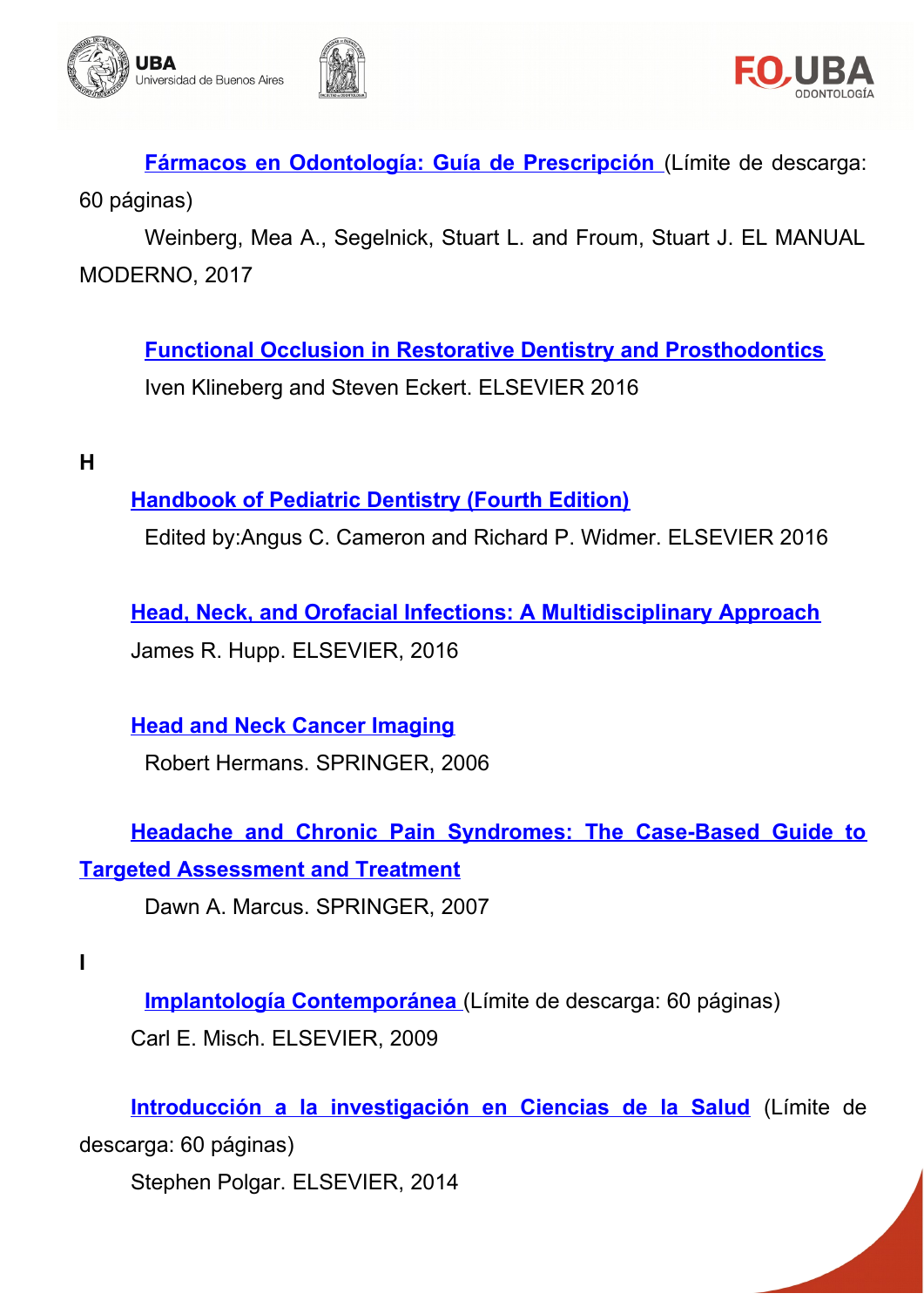





<span id="page-6-1"></span>**L**

La Excelencia en Ortodoncia: Aparato de Autoligado, Miniimplantes y **Extracciones de Segundos Molares** (Límite de descarga: 60 páginas) Hugo J. Trevisi. ELSEVIER, 2011

 **[Laser en Odontología](http://search.ebscohost.com/login.aspx?direct=true&db=nlebk&AN=973172&lang=es&site=ehost-live)** (Límite de descarga: 60 páginas) Autor / Editor: Robert A. Convissar. ELSEVIER, 2012

**[Lasers in Dentistry: Guide for Clinical Practice](http://onlinelibrary.wiley.com/book/10.1002/9781118987742)** Editores: Patrícia M. de Freitas, Alyne Simões. WILEY, 2015

<span id="page-6-0"></span>**M**

**[Management of Complications in Oral and Maxillofacial Surgery](http://onlinelibrary.wiley.com/book/10.1002/9781118704493)** Editores: Michael Miloro, Antonia Kolokythas. WILEY, 2012

# **[Maxillofacial Imaging](http://link.springer.com/book/10.1007%2F3-540-29829-0)**

T.A. Larheim, P.-L. Westesson. SPRINGER, 2007

**[McDonald and Avery's Dentistry for the Child and Adolescent \(Tenth](http://www.sciencedirect.com/science/book/9780323287456) [Edition\)](http://www.sciencedirect.com/science/book/9780323287456)**

Jeffrey A. Dean. ELSEVIER, 2016

**[Medical Emergencies in the Dental Office \(Seventh Edition\)](http://www.sciencedirect.com/science/book/9780323171229)** Stanley F. Malamed. ELSEVIER, 2016

**[Medicina en Odontología: Manejo Dental de Pacientes con](http://search.ebscohost.com/login.aspx?direct=true&db=nlebk&lang=es&site=ehost-live&scope=site&AN=855224) [Enfermedades Sistemáticas](http://search.ebscohost.com/login.aspx?direct=true&db=nlebk&lang=es&site=ehost-live&scope=site&AN=855224)** (Límite de descarga: 60 páginas) José Luis Castellanos Suárez. EL MANUAL MODERNO, 2002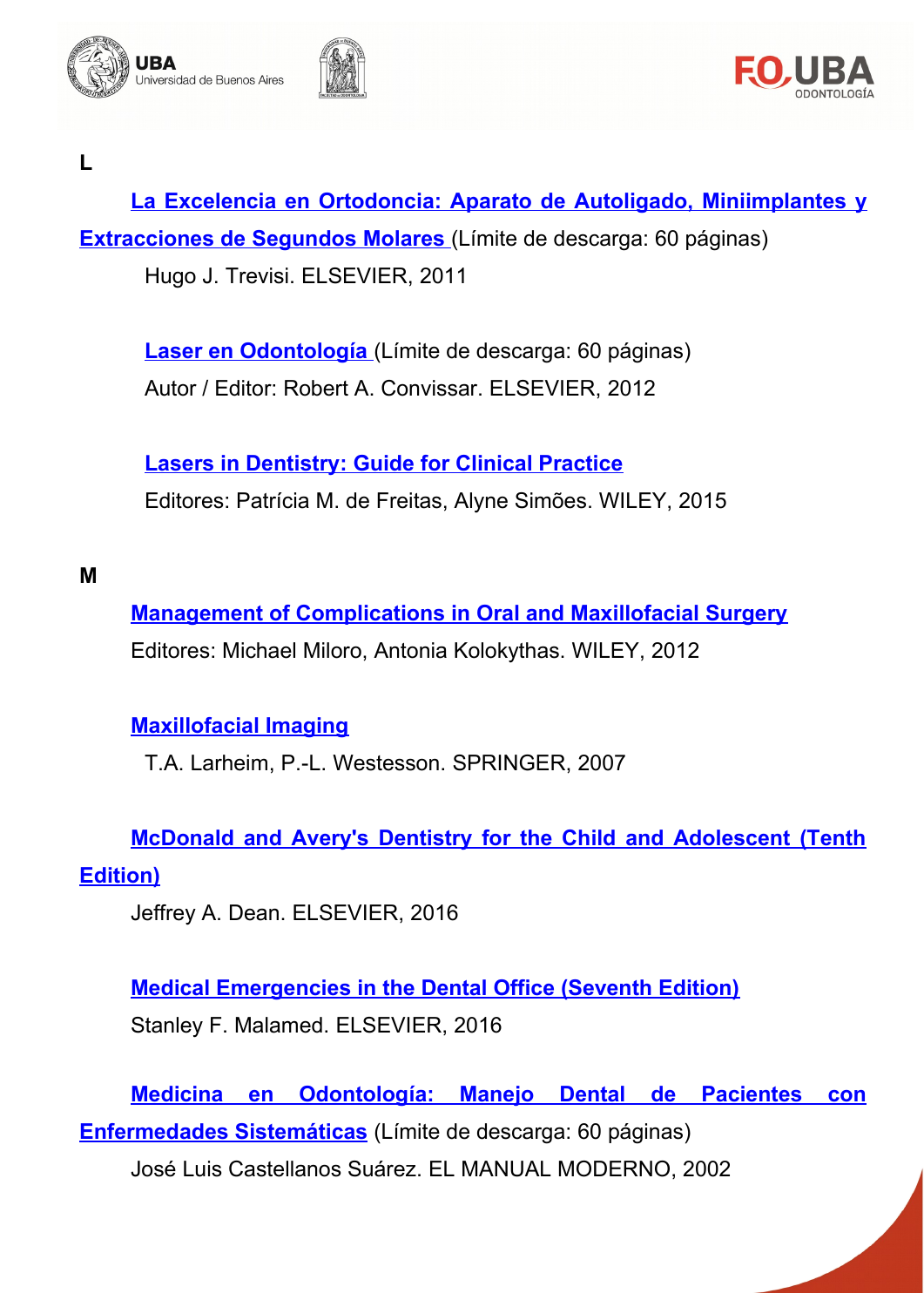





**[Mini Dental Implants: Principles and Practice](http://www.sciencedirect.com/science/book/9781455743865)**

Victor Dr. Sendax. ELSEVIER, 2013

<span id="page-7-1"></span>**N**

# **[Navigational Surgery of the Facial Skeleton](http://link.springer.com/book/10.1007%2F978-3-540-68627-9)**

Alexander Schramm, Nils-Claudius Gellrich, Rainer Schmelzeisen. SPRINGER, 2007

**[Netter: Anatomía Clínica](http://www.sciencedirect.com/science/book/9788445815809)**

John T. Hansen and David R. Lambert. ELSEVIER, 2006

 **[Netter. Anatomía de Cabeza y Cuello para Odontólogos](http://search.ebscohost.com/login.aspx?direct=true&db=nlebk&lang=es&site=ehost-live&scope=site&AN=808900)** (Límite de

descarga: 60 páginas)

Neil Scott Norton. ELSEVIER, 2012

**[Non-Metallic Biomaterials for Tooth Repair and Replacement](http://www.sciencedirect.com/science/book/9780857092441)**  Editor: P. Vallittu. ELSEVIER Woodhead Publishing Limited, 2013

<span id="page-7-0"></span>**O**

 **[Odontología Pediátrica](http://search.ebscohost.com/login.aspx?direct=true&db=nlebk&lang=es&site=ehost-live&scope=site&AN=855203)** (Límite de descarga: 60 páginas) Monty S. Duggal. EL MANUAL MODERNO, 2014

 **[Odontología Preventiva y Comunitaria](http://search.ebscohost.com/login.aspx?direct=true&db=nlebk&lang=es&site=ehost-live&scope=site&AN=973341)** (Límite de descarga: 60 páginas) Emili Cuenca Sala. ELSEVIER-MASSON, 2013

**[Operative Dentistry: A Practical Guide to Recent Innovations](http://link.springer.com/book/10.1007%2F3-540-29618-2)** Hugh Devlin. SPRINGER, 2006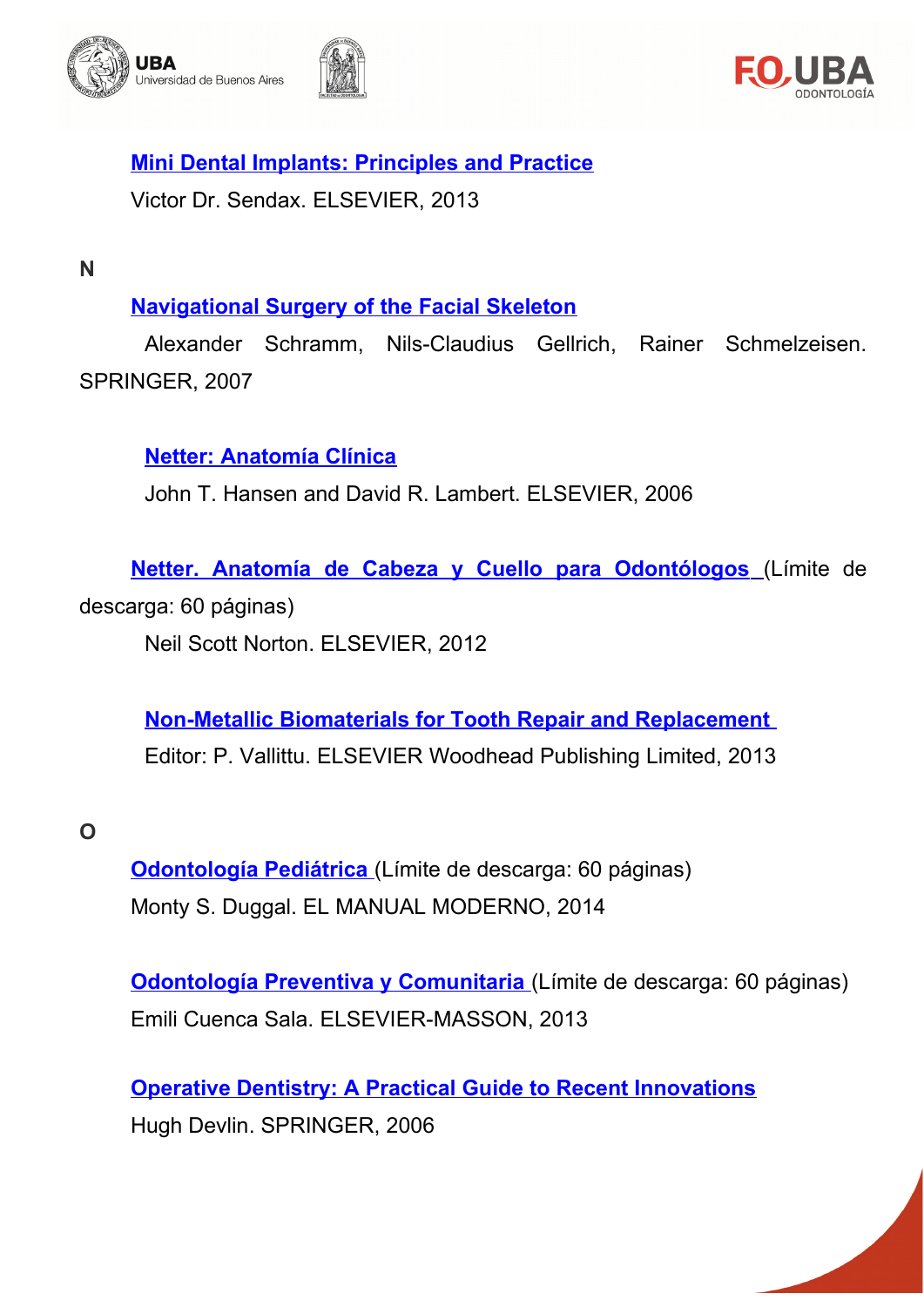



**[Oral and Maxillofacial Medicine \(Third Edition\) The Basis of Diagnosis](http://www.sciencedirect.com/science/book/9780702049484) [and Treatment](http://www.sciencedirect.com/science/book/9780702049484)**

Crispian Scully. ELSEVIER, 2013

# **[Oral Surgery](http://link.springer.com/book/10.1007%2F978-3-540-49975-6)**

Editor: Fragiskos D. SPRINGER, 2007

 **[Ortodoncia Contemporánea](http://search.ebscohost.com/login.aspx?direct=true&db=nlebk&lang=es&site=ehost-live&scope=site&AN=973297)** (Límite de descarga: 60 páginas) William R. Proffit. ELSEVIER, 2013

**Ortodoncia: Principios y Práctica** (Límite de descarga: 60 páginas) Farhad B. Naini. EL MANUAL MODERNO, 2013

**[Orthognathic Surgery: Principles and Practice](http://www.sciencedirect.com/science/book/9781455726981)** Jeffrey C. Posnick. ELSEVIER, 2014

#### <span id="page-8-0"></span>**P**

**Panoramic Radiology: Seminars on Maxillofacial Imaging and [Interpretation](http://link.springer.com/book/10.1007%2F978-3-540-46230-9)**

Allan G. Farman. SPRINGER, 2007

# **[Pathology of the Head and Neck](http://link.springer.com/book/10.1007%2F3-540-30629-3)**

Antonio Cardesa, Pieter J. Slootweg. SPRINGER, 2006

 **[Patología Clínica](http://search.ebscohost.com/login.aspx?direct=true&db=nlebk&lang=es&site=ehost-live&scope=site&AN=855156)** (Límite de descarga: 60 páginas) Alan Stevens. EL MANUAL MODERNO, 2011

 **[Patología Oral para el Higienista Dental](http://search.ebscohost.com/login.aspx?direct=true&db=nlebk&lang=es&site=ehost-live&scope=site&AN=973290)** (Límite de descarga: 60 páginas)

Olga A. C. Ibsen. ELSEVIER, 2014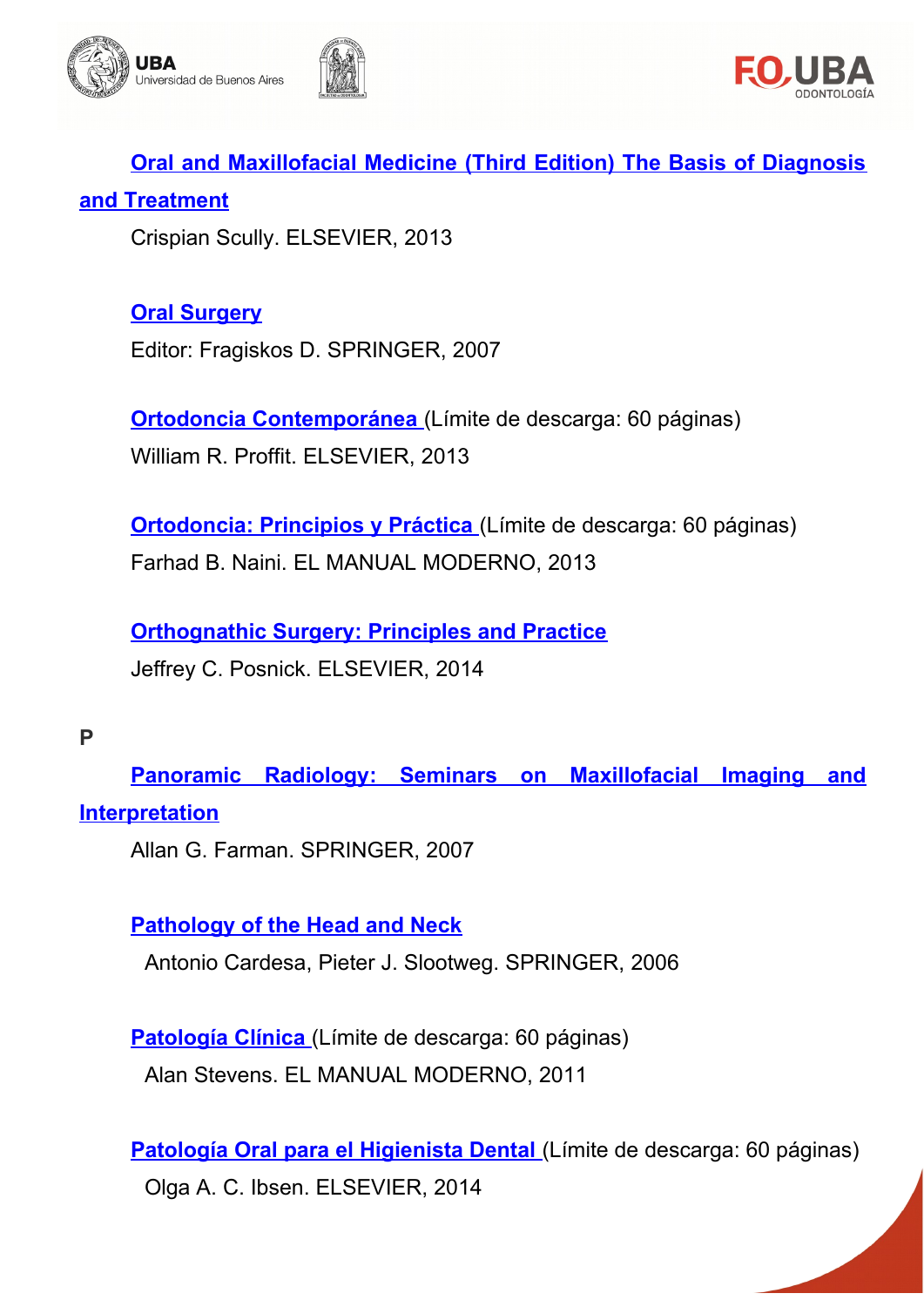



 **[Periodoncia](http://search.ebscohost.com/login.aspx?direct=true&db=nlebk&lang=es&site=ehost-live&scope=site&AN=973196)** (Límite de descarga: 60 páginas) Barry M. Eley. ELSEVIER, 2011

 **[Periodontología para el Higienista Dental](http://search.ebscohost.com/login.aspx?direct=true&db=nlebk&lang=es&site=ehost-live&scope=site&AN=973242)** (Límite de descarga: 60

páginas)

Dorothy A. Perry. ELSEVIER, 2014

**[Principios de Histología y Embriología Bucal: con Orientación Clínica](http://search.ebscohost.com/login.aspx?direct=true&db=nlebk&lang=es&site=ehost-live&scope=site&AN=973273)**

(Límite de descarga: 60 páginas) Daniel J. Chiego. ELSEVIER, 2014

**[Principles and Practice of Esthetic Dentistry: Essentials of Esthetic](http://www.sciencedirect.com/science/book/9780723455585) [Dentistry](http://www.sciencedirect.com/science/book/9780723455585)**

Editores:Nairn Wilson and Brian Millar. ELSEVIER, 2013

**[Principles and Practice of Laser Dentistry \(Second Edition\)](http://www.sciencedirect.com/science/book/9780323297622)**

Robert A. Convissar. ELSEVIER, 2016

**[Principles and Practice of Single Implant and Restorations](http://www.sciencedirect.com/science/book/9781455744763)**

Mahmoud Torabinejad, Mohammed Sabeti and Charles Goodacre. ELSEVIER 2014

**[Principles of BOI: Clinical, Scientific, and Practical Guidelines to 4-D](http://link.springer.com/book/10.1007%2Fb138420) [Dental Implantology](http://link.springer.com/book/10.1007%2Fb138420)**

[Stefan Ihde. S](http://link.springer.com/search?facet-creator=%22Stefan+Ihde+Dr.%22)PRINGER, 2005

 **[Prótesis Dental Sobre Implantes](http://bit.ly/237ZfnG)** (Límite de descarga: 60 páginas) Autor / Editor: Carl E. Misch. ELSEVIER, 2015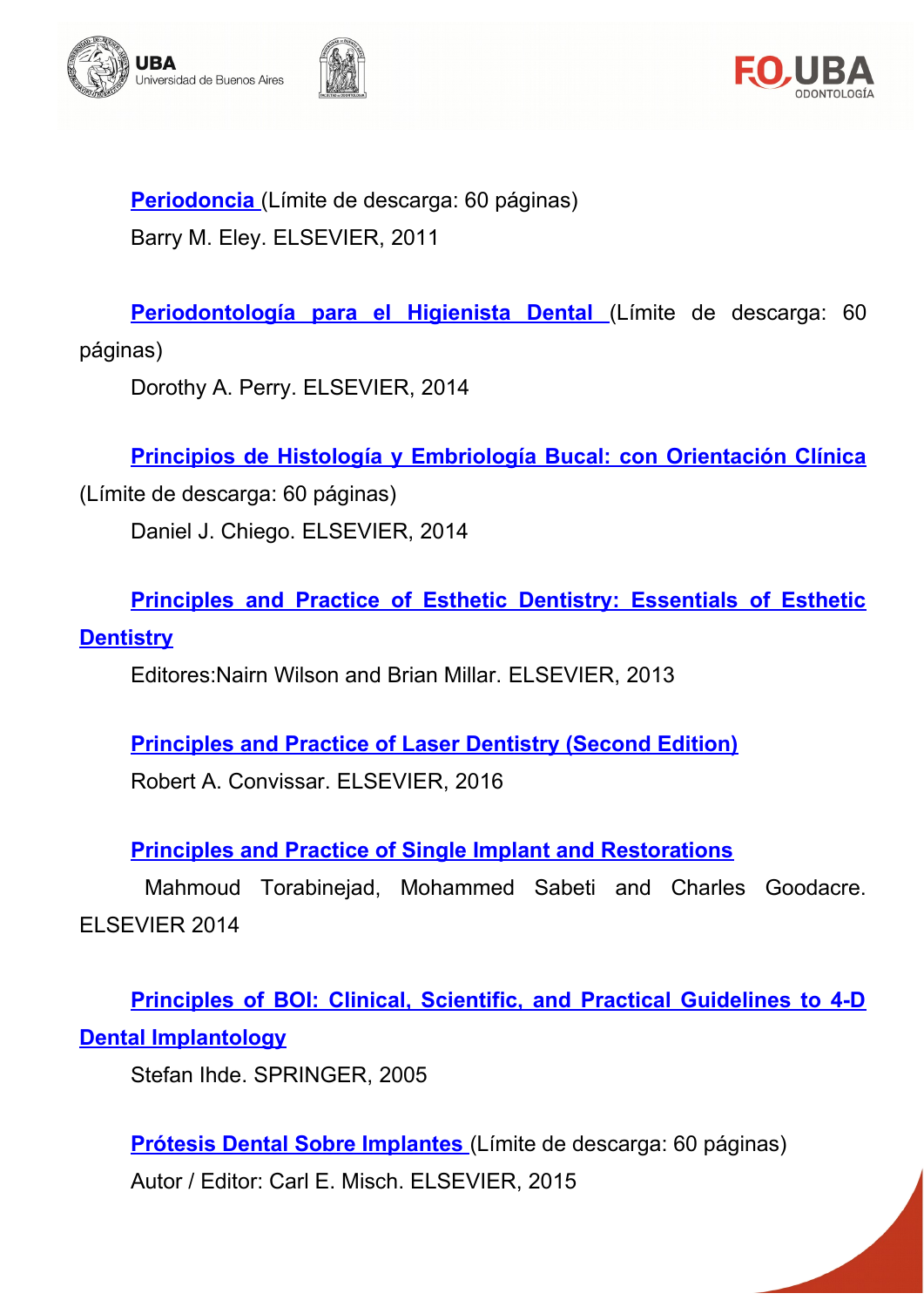





# <span id="page-10-2"></span>**R**

 **[Robbins: Patología Humana](http://search.ebscohost.com/login.aspx?direct=true&db=nlebk&lang=es&site=ehost-live&scope=site&AN=973238)** (Límite de descarga: 60 páginas) Kumar, Vinay; Aster, Jon C and Abbas, Abul K. ELSEVIER, 2013

<span id="page-10-1"></span>**S**

**[Scully's Medical Problems in Dentistry \(Seventh Edition\)](http://www.sciencedirect.com/science/book/9780702054013)** Crispian Scully. ELSEVIER, 2015

**[Skeletal Anchorage in Orthodontic Treatment of Class II Malocclusion:](http://www.sciencedirect.com/science/book/9780723436492) [Contemporary Applications of Orthodontic Implants, Miniscrew Implants](http://www.sciencedirect.com/science/book/9780723436492) [and Mini Plates](http://www.sciencedirect.com/science/book/9780723436492)**

Editores:Moschos A. Papadopoulos. ELSEVIER, 2015

**[Smile Design Integrating Esthetics and Function: Essentials in Esthetic](http://www.sciencedirect.com/science/book/9780723435556) [Dentistry](http://www.sciencedirect.com/science/book/9780723435556)**

Editores:Brian Millar and Jonathan B Levene. ELSEVIER, 2015

**[Solución de Problemas en Endodoncia: Prevención, Identificación y](http://search.ebscohost.com/login.aspx?direct=true&db=nlebk&lang=es&site=ehost-live&scope=site&AN=973214)**

 **[Tratamiento](http://search.ebscohost.com/login.aspx?direct=true&db=nlebk&lang=es&site=ehost-live&scope=site&AN=973214)** (Límite de descarga: 60 páginas)

Gutmann, James L. and Lovdahl, Paul E. ELSEVIER, 2012

**[Squamous Cell Head and Neck Cancer: Recent Clinical Progress and](http://link.springer.com/book/10.1007%2F978-1-59259-938-7)**

#### **[Prospects for the Future](http://link.springer.com/book/10.1007%2F978-1-59259-938-7)**

David J. Adelstein. SPRINGER, 2005

<span id="page-10-0"></span>**T**

**[Textbook of Plastic and Reconstructive Surgery](http://www.jstor.org/stable/j.ctt1g69xq0)**

Deepak M. Kalaskar, Peter E. Butler and Shadi Ghali. UCL PRESS, 2016